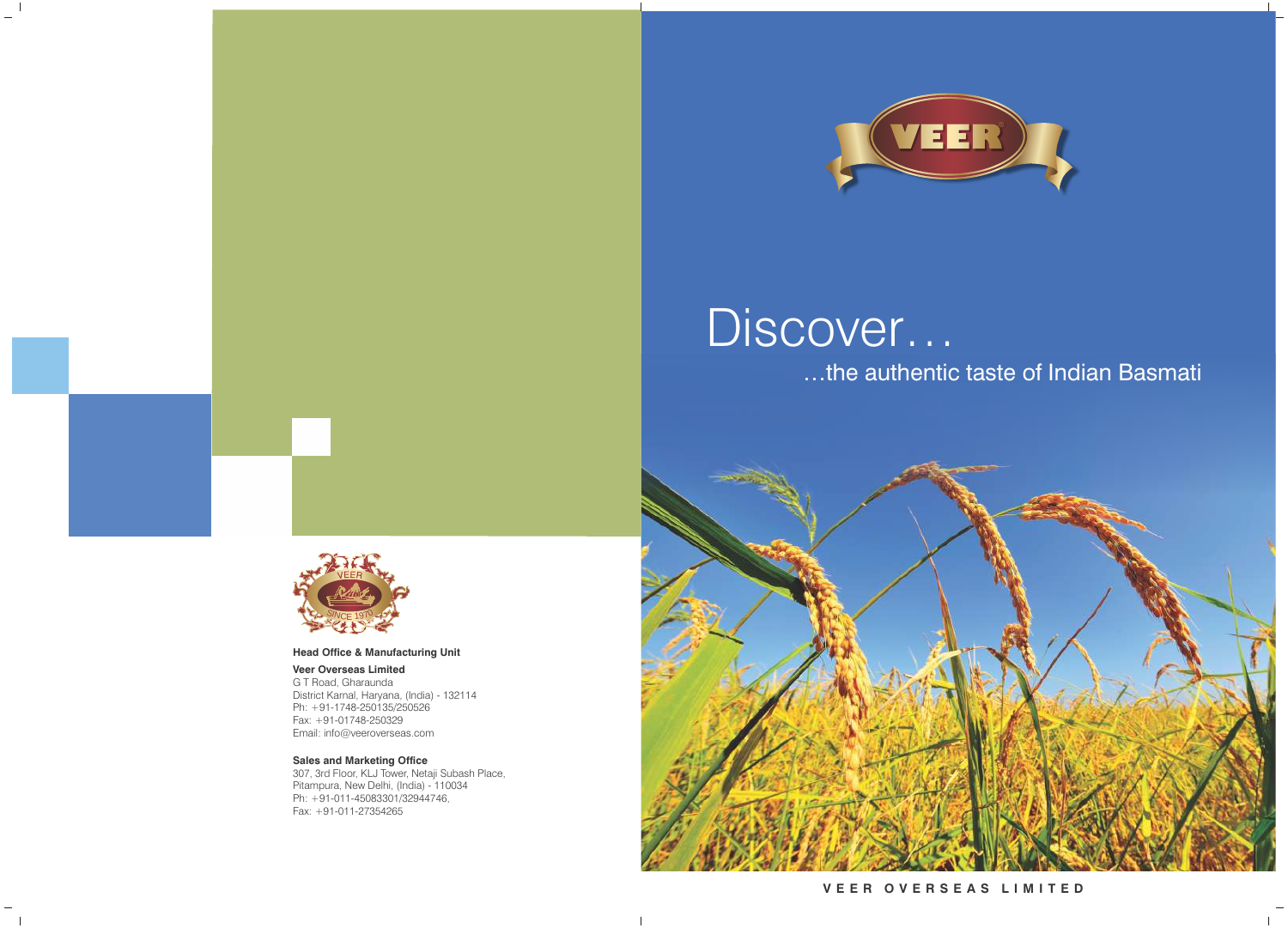## OUR VISION

To become India's leading global food company

OUR MISSION

Strive for excellence in quality and provide value to customers in India and across the globe





## ABOUT US

Fired by a passion to translate a dream into reality, the Veer Group began its operations in 1979, starting with a factory at Gharaunda in Karnal, Haryana.

Since its inception, the company had witnessed a high growth rate and has become a INR 6 Billion Group with diverse interests. Apart from the traditional business of Basmati and Non-Basmati Rice, the Veer Group has major expansion plans to enter other food items like wheat, pulses etc. We have invested highly in the latest technology equipments, warehousing facilities, paddy procurement processes and other various areas, which make us the first choice for major Global Basmati Rice importing organizations.

Over the years, we have achieved high customer satisfaction and have worked with clients who have been associated with us for decades. We are proud to be amongst the largest Basmati Rice exporters from India.

The Veer Overseas team is highly professional and has great experience in the rice production. Our team works in unity and is highly appreciated for timely delivery. All the levels in the company work with a dedication that assures the finest quality products for our valued customers.

## GLOBAL PRESENCE

Our top quality products and timely delivery make it possible for us to work with clients across the world. We export to more than 21 countries at present and are looking for a larger presence in the global market.

Currently we are exporting to Saudi Arabia, UAE, Iran, Yemen, Iraq, Bahrain, Kuwait, Israel, Jordan, Lebanon, Syria, Oman, Turkey, Italy, Cyprus, UK, Greece, Egypt, Switzerland, Spain, France and Germany.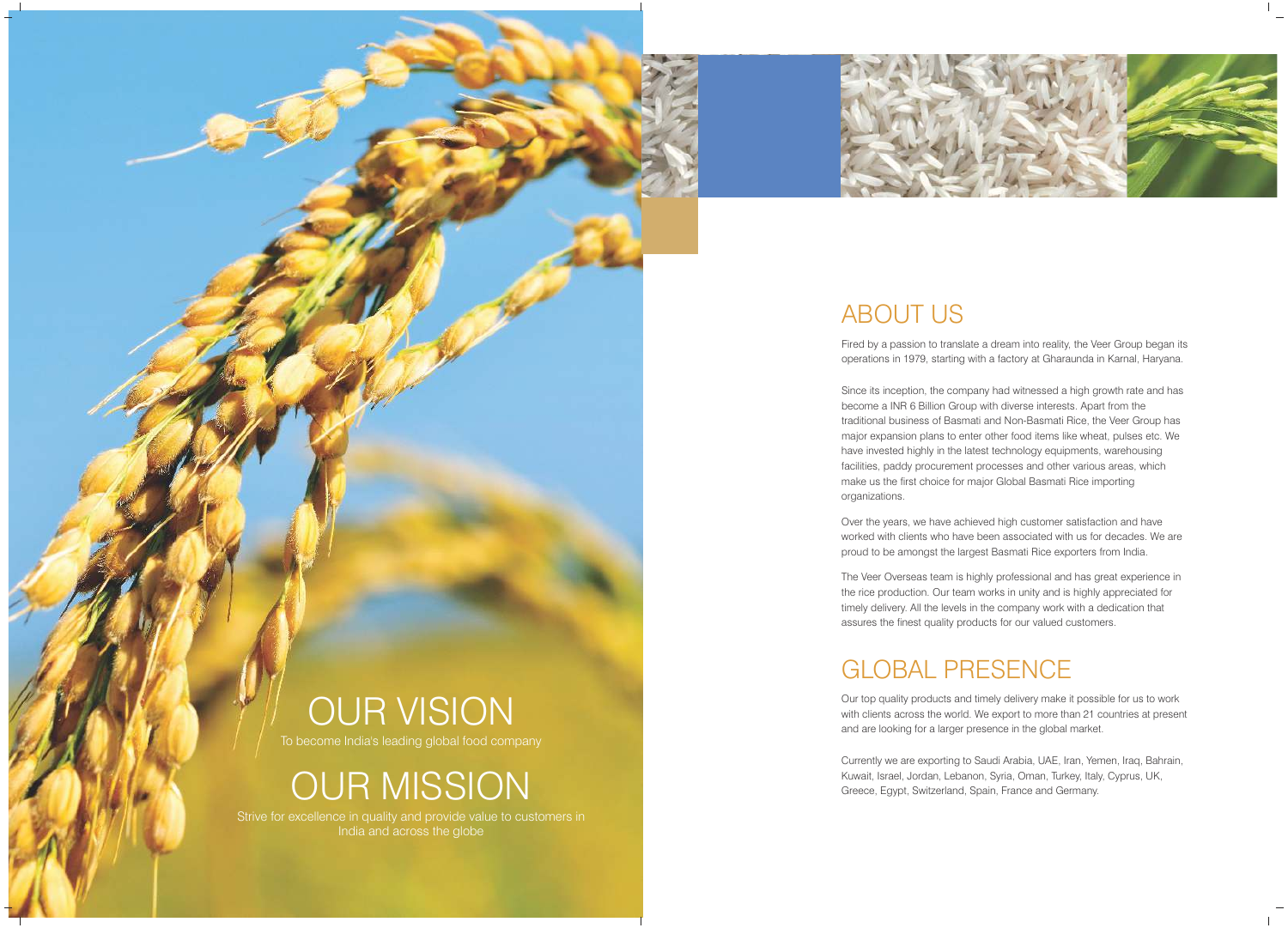## OUR INFRASTRUCTURE

### Distinction in Production and

# Processing

Our Company has invested in the latest technology in order to improve production and quality, which also keeps us at par with international standards. With a milling capacity of 500 MT of Paddy per day and sorting capacity of 600 MT of rice per day, the company handles bulk orders from overseas buyers with great efficiency.

All the Milling Plants and Colour Sortex Machines are PLC operated and have been imported from Japan and the UK. The finest quality rice is packed after proper Cleaning, Grading and Sorting.

We believe in quality and ensure that only best quality Basmati Rice reaches our customers across the world. The quality control department ensures that every grain meets its requisite specifications after which it undergoes aging process under controlled conditions for about a year.





## OUR MANAGEMENT

#### Excellence behind Great Taste

The group was started by Late Sh. N.C. Jain and his son Late Sh. Parmod Kumar Jain.

Immensely qualified, Mr. Sushil Kumar Jain, Managing Director, has given further thrust to the Veer Group's expansion. His keen interest in the key processes i.e. administration, corporate affairs, production and exports has increased the business of the group.

Under the guidance of Mr. Sanjay Jain, Director, the exports of the company have increased by leaps and bounds.

Mr. Amit Jain and Mr. Puneet Jain, Directors are actively involved in Quality Control, Production, Expansion and Marketing.

At Veer Overseas, all the systems are predefined so that management can easily get high quality final output. The core group is assisted by a dedicated team of technical and financial managers.

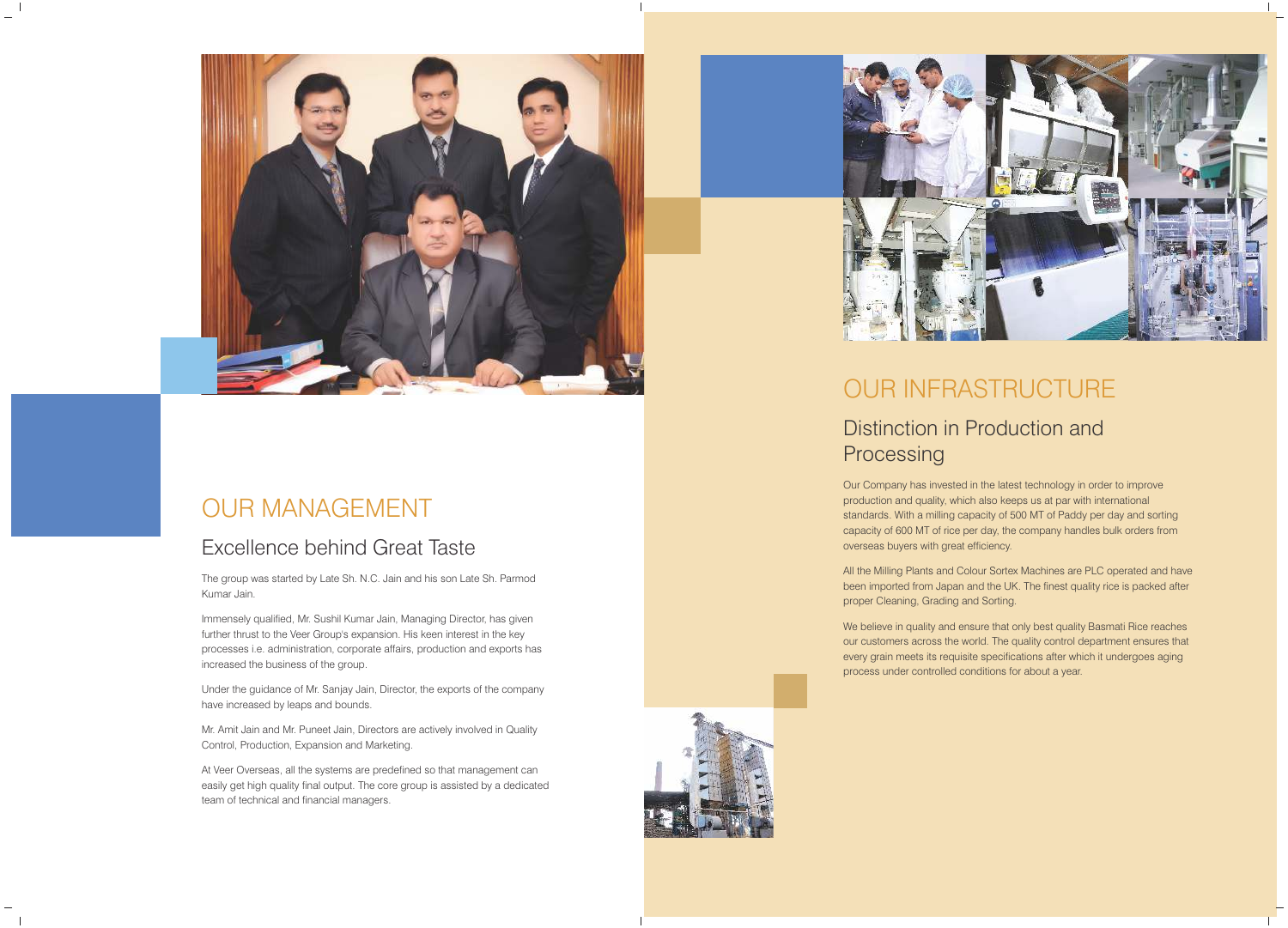## A Flagship of Delicious Indian Rice

## OUR BRANDS

#### VEER ELITE

For your healthy lifestyle, Veer Overseas brings you nutritious and 100% traditional natural Raw Basmati Rice. It is packed with assurance of no contact with air and once cooking is complete it elongates to twice its original size. Aged to perfection for years, Veer Elite Basmati Rice is a glorious journey that can only be described as majestic.

#### VEER SUPER

**VEER** 

Veer Super is a longer and whiter grained rice with exotic aroma. On cooking the grains are light and fluffy. Its distinct aroma is irresistible to one and all. Having an average length of 7.40 mm, this rice is specially aged for a minimum of one year to help every grain acquire the best of the best Basmati characteristics.

To give you the taste of real Basmati, the king amongst the rice, we bring you our internationally acclaimed Basmati Rice Brands based on different tastes of people in India and around the world. Our products always meet the expectation of our customers in terms of finest quality, unique aroma and authentic taste.

#### VEER ROYAL

Handpicked from the eternal snow-fed valleys of the Himalayas and grown and nurtured in the most fertile fields of Punjab, Veer Royal is a rare gift of nature. The steamed Basmati Rice has an average length of 8.40 mm and is specially aged for a minimum of one year. Each grain of Veer Royal elongates to be its best. Its natural and distinct aroma makes your every meal a royal feast.

#### VEER DELIGHT

Veer Delight is a Biryani rice eater's delight. On cooking, it becomes exceptionally long and is absolutely non-sticky. The rice doesn't even break on cooking. Each grain separates out distinctly thus making rice eating a memorable experience. So, make it a part of your home and give yourself a royal treat daily.



#### DILSHAD PREMIUM

Veer Overseas brings to you the best quality and 100% Parboiled Basmati Rice. With average length of 8.40 mm each grain elongates to its best. The paddy is soaked, steamed and dried before milling which helps each grain to retain the nutrients and adding more nutritional value than any other rice quality. It is the best biryani rice relished all over the world.

#### DILSHAD GOLD

Dilshad Gold is low GI 100% Parboiled Basmati Rice with all the natural nutrients, texture and flavour. It is also advisable for diabetic patients. It not only reduces cholesterol but also controls blood sugar levels. Thus it keeps you fit and healthy with no post lunch lethargy. It is one of the trusted brands in the industry for years.